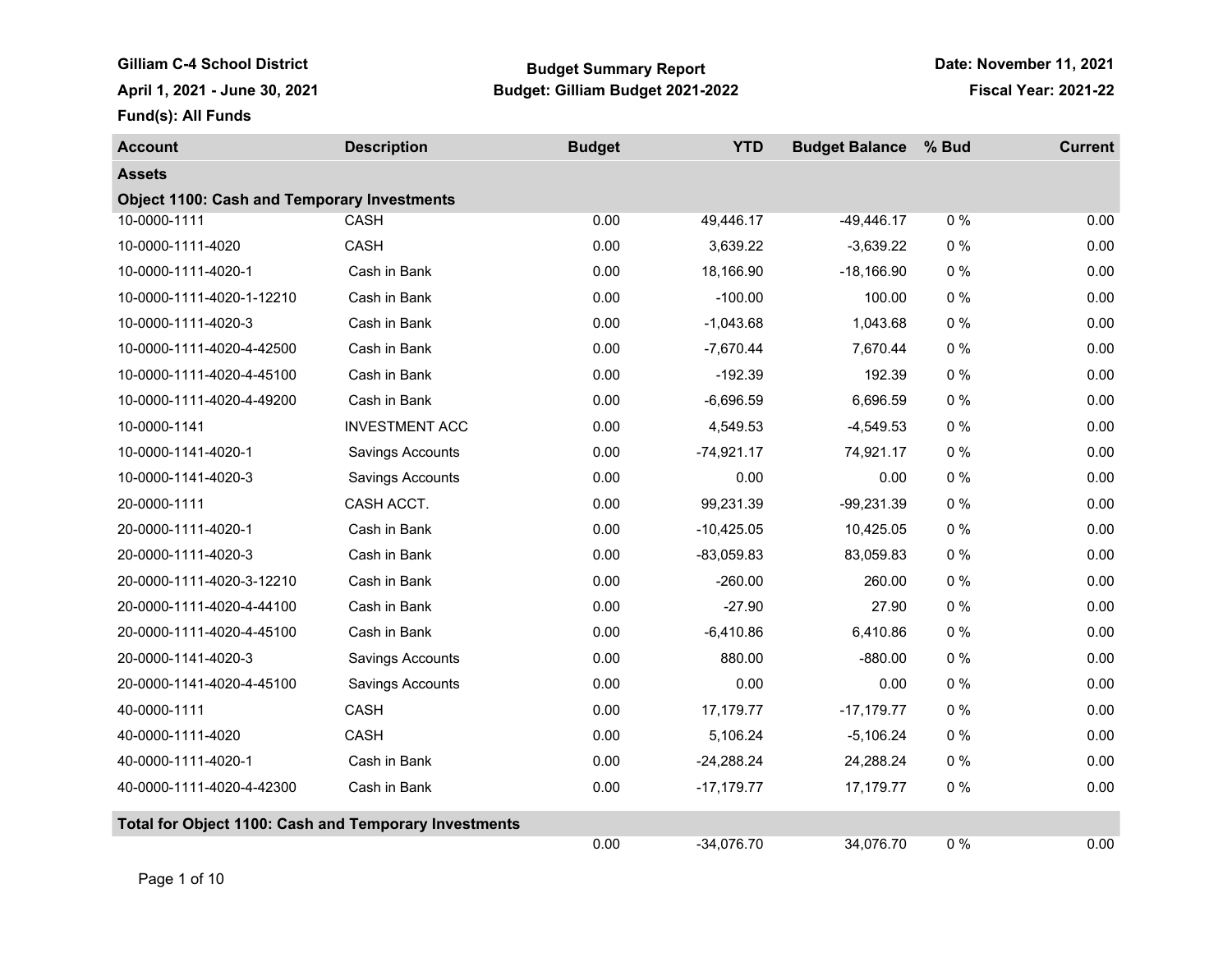| <b>Account</b>                       | <b>Description</b>        | <b>Budget</b> | <b>YTD</b>   | <b>Budget Balance</b> | % Bud | <b>Current</b> |
|--------------------------------------|---------------------------|---------------|--------------|-----------------------|-------|----------------|
| <b>Total for Assets</b>              |                           |               |              |                       |       |                |
|                                      |                           | 0.00          | $-34,076.70$ | 34,076.70             | $0\%$ | 0.00           |
| <b>Liabilities</b>                   |                           |               |              |                       |       |                |
| <b>Object 2100: Current Payables</b> |                           |               |              |                       |       |                |
| 10-0000-2151-4020-1                  | <b>Federal Income Tax</b> | 0.00          | 0.00         | 0.00                  | 0%    | 0.00           |
| 10-0000-2152-4020-1                  | Old Age, Survivors        | 0.00          | 0.00         | 0.00                  | $0\%$ | 0.00           |
| 10-0000-2153-4020-1                  | <b>Medicare Tax</b>       | 0.00          | 0.00         | 0.00                  | $0\%$ | 0.00           |
| 10-0000-2153-4020-3                  | <b>Medicare Tax</b>       | 0.00          | 0.00         | 0.00                  | $0\%$ | 0.00           |
| 10-0000-2153-4020-4-45100            | Medicare Tax              | 0.00          | 0.00         | 0.00                  | $0\%$ | 0.00           |
| 10-0000-2155-4020-1                  | Missouri Income Ta        | 0.00          | 0.00         | 0.00                  | $0\%$ | 0.00           |
| 10-0000-2156-4020-1                  | Group Health and Li       | 0.00          | 0.00         | 0.00                  | $0\%$ | 0.00           |
| 10-0000-2158-4020-1                  | <b>Teacher Retirement</b> | 0.00          | 0.00         | 0.00                  | $0\%$ | 0.00           |
| 10-0000-2159-4020-1                  | Non-Teacher Retire        | 0.00          | 0.00         | 0.00                  | $0\%$ | 0.00           |
| 10-0000-2159-4020-4-45100            | Non-Teacher Retire        | 0.00          | 0.00         | 0.00                  | $0\%$ | 0.00           |
| 10-0000-2171-4020-1                  | Accrued Wages Pay         | 0.00          | 0.00         | 0.00                  | $0\%$ | 0.00           |
| 10-0000-2171-4020-3                  | <b>Accrued Wages Pay</b>  | 0.00          | 0.00         | 0.00                  | $0\%$ | 0.00           |
| 10-0000-637100-4020-1                | Dues and Members          | 0.00          | 0.00         | 0.00                  | $0\%$ | 0.00           |
| 20-0000-2151-4020-1                  | <b>Federal Income Tax</b> | 0.00          | 0.00         | 0.00                  | $0\%$ | 0.00           |
| 20-0000-2151-4020-3                  | <b>Federal Income Tax</b> | 0.00          | 0.00         | 0.00                  | $0\%$ | 0.00           |
| 20-0000-2151-4020-4-45100            | <b>Federal Income Tax</b> | 0.00          | 0.00         | 0.00                  | $0\%$ | 0.00           |
| 20-0000-2152-4020-3                  | Old Age, Survivors        | 0.00          | 0.00         | 0.00                  | 0%    | 0.00           |
| 20-0000-2153                         | <b>Medicare Tax</b>       | 0.00          | 0.00         | 0.00                  | $0\%$ | 0.00           |
| 20-0000-2153-4020-1                  | <b>Medicare Tax</b>       | 0.00          | 0.00         | 0.00                  | $0\%$ | 0.00           |
| 20-0000-2153-4020-3                  | <b>Medicare Tax</b>       | 0.00          | 0.00         | 0.00                  | $0\%$ | 0.00           |
| 20-0000-2153-4020-4-44100            | <b>Medicare Tax</b>       | 0.00          | 0.00         | 0.00                  | $0\%$ | 0.00           |
| 20-0000-2153-4020-4-45100            | <b>Medicare Tax</b>       | 0.00          | 0.00         | 0.00                  | $0\%$ | 0.00           |
| 20-0000-2155-4020-1                  | Missouri Income Ta        | 0.00          | 0.00         | 0.00                  | $0\%$ | 0.00           |
| 20-0000-2155-4020-3                  | Missouri Income Ta        | 0.00          | 0.00         | 0.00                  | $0\%$ | 0.00           |
| 20-0000-2155-4020-4-45100            | Missouri Income Ta        | 0.00          | 0.00         | 0.00                  | $0\%$ | 0.00           |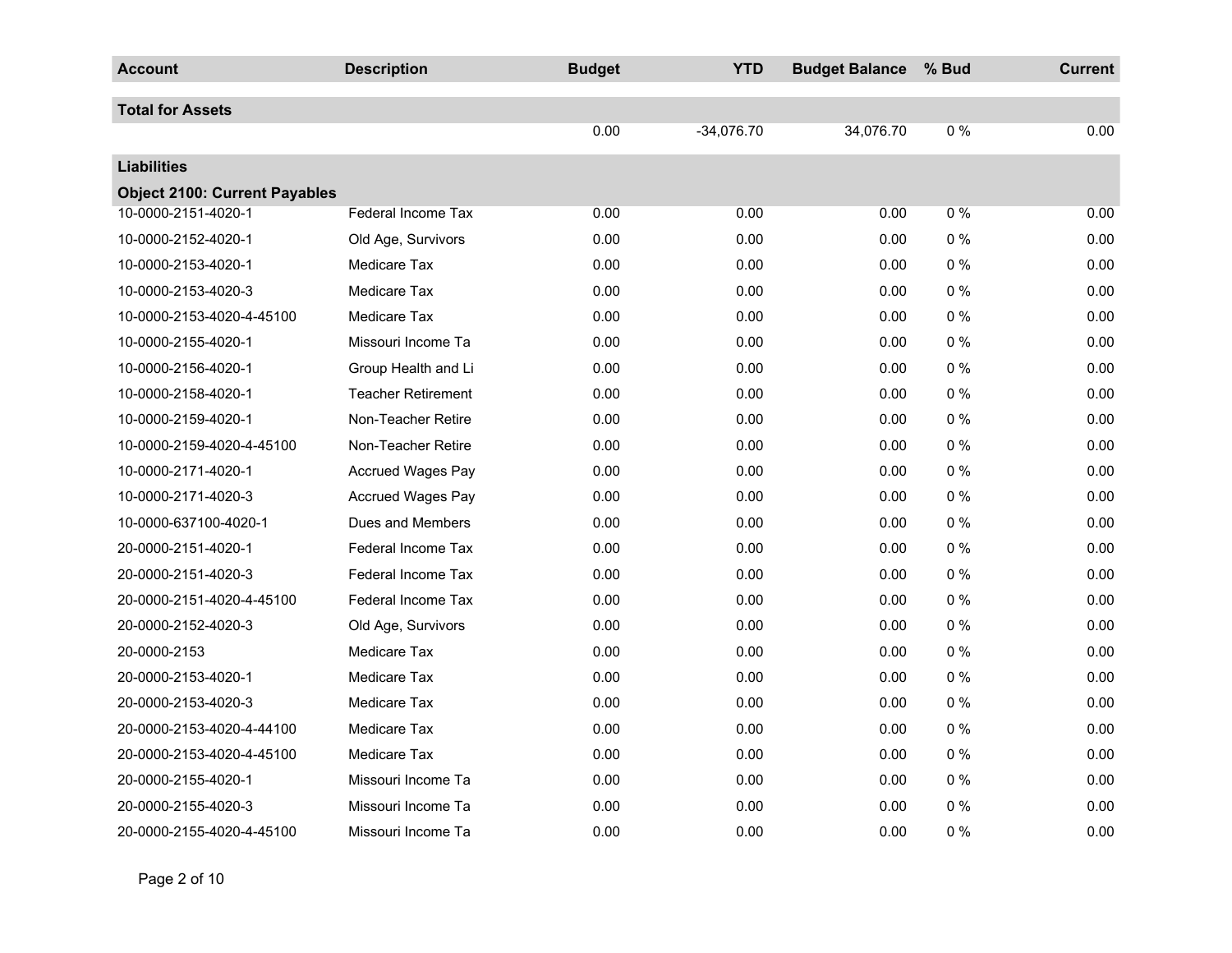| <b>Account</b>                                     | <b>Description</b>         | <b>Budget</b> | <b>YTD</b> | <b>Budget Balance</b> | % Bud | <b>Current</b> |
|----------------------------------------------------|----------------------------|---------------|------------|-----------------------|-------|----------------|
| 20-0000-2156-4020-3                                | Group Health and Li        | 0.00          | 0.00       | 0.00                  | $0\%$ | 0.00           |
| 20-0000-2158                                       | <b>Teacher Retirement</b>  | 0.00          | 0.00       | 0.00                  | $0\%$ | 0.00           |
| 20-0000-2158-4020-3                                | <b>Teacher Retirement</b>  | 0.00          | 0.00       | 0.00                  | $0\%$ | 0.00           |
| 20-0000-2158-4020-4-44100                          | <b>Teacher Retirement</b>  | 0.00          | 0.00       | 0.00                  | $0\%$ | 0.00           |
| 20-0000-2158-4020-4-45100                          | <b>Teacher Retirement</b>  | 0.00          | 0.00       | 0.00                  | $0\%$ | 0.00           |
| 20-0000-2159-4020-1                                | Non-Teacher Retire         | 0.00          | 0.00       | 0.00                  | $0\%$ | 0.00           |
| 20-0000-2159-4020-3                                | Non-Teacher Retire         | 0.00          | 0.00       | 0.00                  | $0\%$ | 0.00           |
| 20-0000-2171                                       | <b>Accrued Wages Pay</b>   | 0.00          | 0.00       | 0.00                  | $0\%$ | 0.00           |
| 20-0000-2171-4020-1                                | <b>Accrued Wages Pay</b>   | 0.00          | 0.00       | 0.00                  | $0\%$ | 0.00           |
| 20-0000-2171-4020-3                                | <b>Accrued Wages Pay</b>   | 0.00          | 0.00       | 0.00                  | $0\%$ | 0.00           |
| 20-0000-2171-4020-4-45100                          | <b>Accrued Wages Pay</b>   | 0.00          | 0.00       | 0.00                  | $0\%$ | 0.00           |
| 20-0000-637100-4020-3                              | Dues and Members           | 0.00          | 0.00       | 0.00                  | $0\%$ | 0.00           |
| 20-0000-637100-4020-4-45100                        | Dues and Members           | 0.00          | 0.00       | 0.00                  | $0\%$ | 0.00           |
| <b>Total for Object 2100: Current Payables</b>     |                            |               |            |                       |       |                |
|                                                    |                            | 0.00          | 0.00       | 0.00                  | $0\%$ | 0.00           |
| <b>Total for Liabilities</b>                       |                            |               |            |                       |       |                |
|                                                    |                            | 0.00          | 0.00       | 0.00                  | 0%    | 0.00           |
| <b>Revenues</b>                                    |                            |               |            |                       |       |                |
| <b>Object 5100: Revenues from Local Sources</b>    |                            |               |            |                       |       |                |
| 10-0000-5112                                       | DELINQUENT TAXE            | 0.00          | 2,943.27   | $-2,943.27$           | 0%    | 0.00           |
| 10-0000-5113                                       | PROP C SALES               | 0.00          | 11,753.51  | $-11,753.51$          | $0\%$ | 0.00           |
| 10-0000-5115                                       | M & M SURTAX               | 0.00          | 29.50      | $-29.50$              | $0\%$ | 0.00           |
| 10-0000-5141                                       | <b>INTEREST EARNED</b>     | 0.00          | 406.03     | $-406.03$             | $0\%$ | 0.00           |
| 10-0000-5192                                       | <b>Gifts and Donations</b> | 0.00          | 1,210.00   | $-1,210.00$           | $0\%$ | 0.00           |
| 20-0000-5113                                       | PROP C SALES               | 0.00          | 11,753.52  | $-11,753.52$          | $0\%$ | 0.00           |
| Total for Object 5100: Revenues from Local Sources |                            |               |            |                       |       |                |
|                                                    |                            | 0.00          | 28,095.83  | $-28,095.83$          | $0\%$ | 0.00           |
| <b>Object 5300: Revenue From State Sources</b>     |                            |               |            |                       |       |                |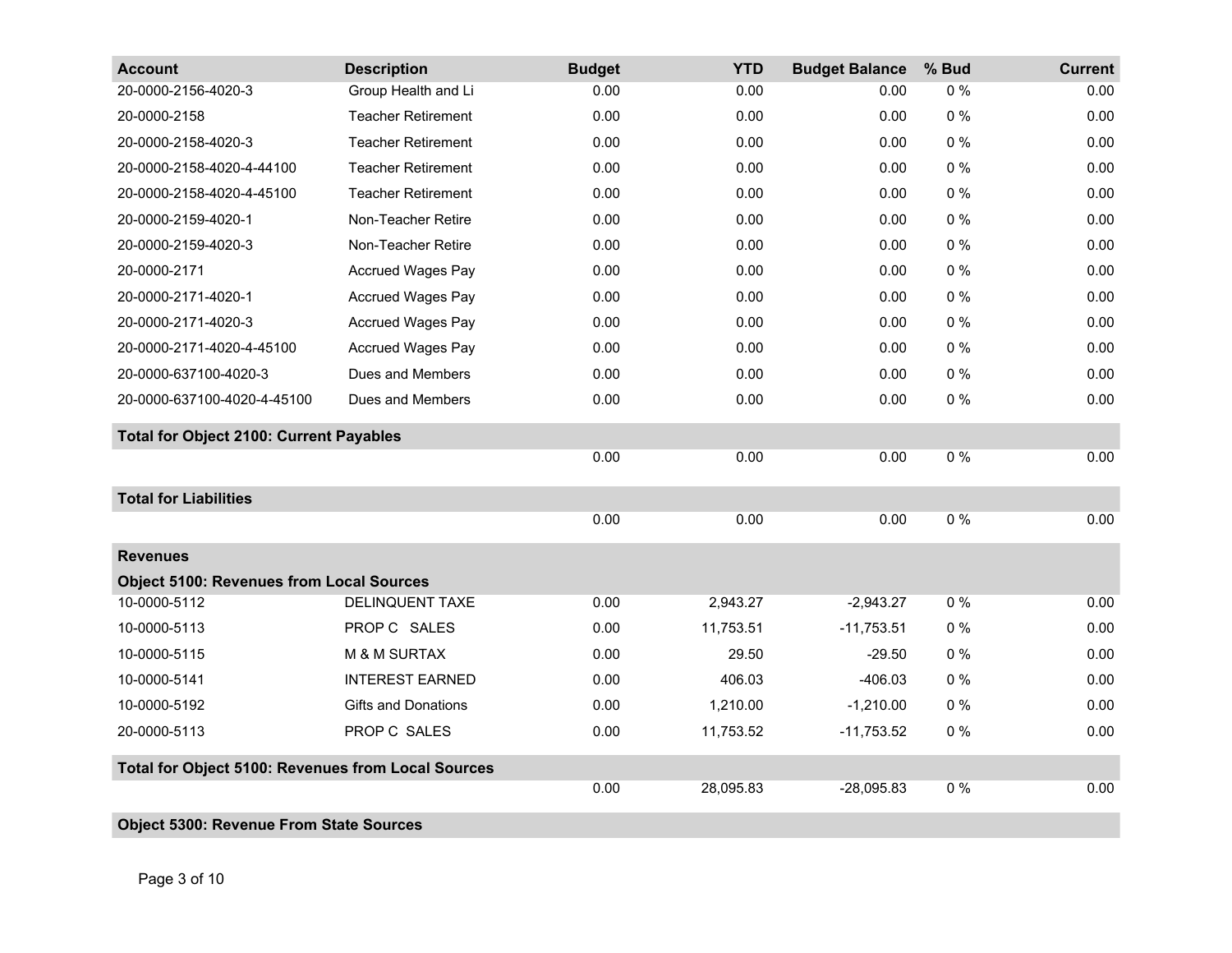| <b>Account</b>                                      | <b>Description</b>       | <b>Budget</b> | <b>YTD</b> | <b>Budget Balance</b> | % Bud | <b>Current</b> |  |  |
|-----------------------------------------------------|--------------------------|---------------|------------|-----------------------|-------|----------------|--|--|
| 10-0000-5311                                        | <b>BASIC</b>             | 0.00          | 9,578.40   | $-9,578.40$           | $0\%$ | 0.00           |  |  |
| 10-0000-5312                                        | <b>TRANSPORTATION</b>    | 0.00          | 507.00     | $-507.00$             | $0\%$ | 0.00           |  |  |
| 10-0000-5325                                        | SMALL SCHOOLS            | 0.00          | 11,411.60  | $-11,411.60$          | $0\%$ | 0.00           |  |  |
| 20-0000-5311                                        | <b>BASIC</b>             | 0.00          | 86,205.60  | $-86,205.60$          | $0\%$ | 0.00           |  |  |
| 20-0000-5319                                        | <b>BASIC</b>             | 0.00          | 1,697.27   | $-1,697.27$           | $0\%$ | 0.00           |  |  |
| 20-0000-5324                                        | PARENT AS                | 0.00          | 50.00      | $-50.00$              | 0%    | 0.00           |  |  |
| 40-0000-5319-4020                                   | Classroom Trust Fun      | 0.00          | 5,106.24   | $-5,106.24$           | $0\%$ | 0.00           |  |  |
| Total for Object 5300: Revenue From State Sources   |                          |               |            |                       |       |                |  |  |
|                                                     |                          | 0.00          | 114,556.11 | $-114,556.11$         | $0\%$ | 0.00           |  |  |
| <b>Object 5400: Revenue From Federal Sources</b>    |                          |               |            |                       |       |                |  |  |
| 10-0000-5424                                        | <b>CARES EMERGEN</b>     | 0.00          | 2,352.87   | $-2,352.87$           | $0\%$ | 0.00           |  |  |
| 10-0000-5425                                        | <b>CARES Student Con</b> | 0.00          | 6,630.84   | $-6,630.84$           | $0\%$ | 0.00           |  |  |
| 10-0000-5444-4020                                   | Food and Nutrition S     | 0.00          | 3,389.00   | $-3,389.00$           | $0\%$ | 0.00           |  |  |
| 10-0000-5445                                        | <b>FOOD SERVICE</b>      | 0.00          | 1,838.53   | $-1,838.53$           | $0\%$ | 0.00           |  |  |
| 10-0000-5446                                        | FOOD SERV.               | 0.00          | 831.85     | $-831.85$             | $0\%$ | 0.00           |  |  |
| 10-0000-5449-4020                                   | Food and Nutrition S     | 0.00          | 250.22     | $-250.22$             | $0\%$ | 0.00           |  |  |
| 10-0000-5451                                        | TITLE I, ESEA            | 0.00          | 2,190.29   | $-2,190.29$           | $0\%$ | 0.00           |  |  |
| 10-0000-5461                                        | TITLE IV-A               | 0.00          | 1,705.72   | $-1,705.72$           | $0\%$ | 0.00           |  |  |
| 10-0000-5465                                        | TITLE II. A              | 0.00          | 606.29     | $-606.29$             | $0\%$ | 0.00           |  |  |
| 40-0000-5423                                        | CRRSA ESSER II           | 0.00          | 17,179.77  | $-17,179.77$          | $0\%$ | 0.00           |  |  |
| Total for Object 5400: Revenue From Federal Sources |                          |               |            |                       |       |                |  |  |
|                                                     |                          | 0.00          | 36,975.38  | $-36,975.38$          | $0\%$ | 0.00           |  |  |
| <b>Total for Revenues</b>                           |                          |               |            |                       |       |                |  |  |
|                                                     |                          | 0.00          | 179,627.32 | -179,627.32           | $0\%$ | 0.00           |  |  |
| <b>Expenditures</b>                                 |                          |               |            |                       |       |                |  |  |
| <b>Object 6100: Salaries</b>                        |                          |               |            |                       |       |                |  |  |
| 10-1111-6151-4020-1                                 | EL CLASSIFIED            | 0.00          | 1,704.99   | $-1,704.99$           | $0\%$ | 0.00           |  |  |
| 10-2411-6151-4020-1                                 | <b>BL CLASSIFIED</b>     | 0.00          | 14,062.50  | $-14,062.50$          | $0\%$ | 0.00           |  |  |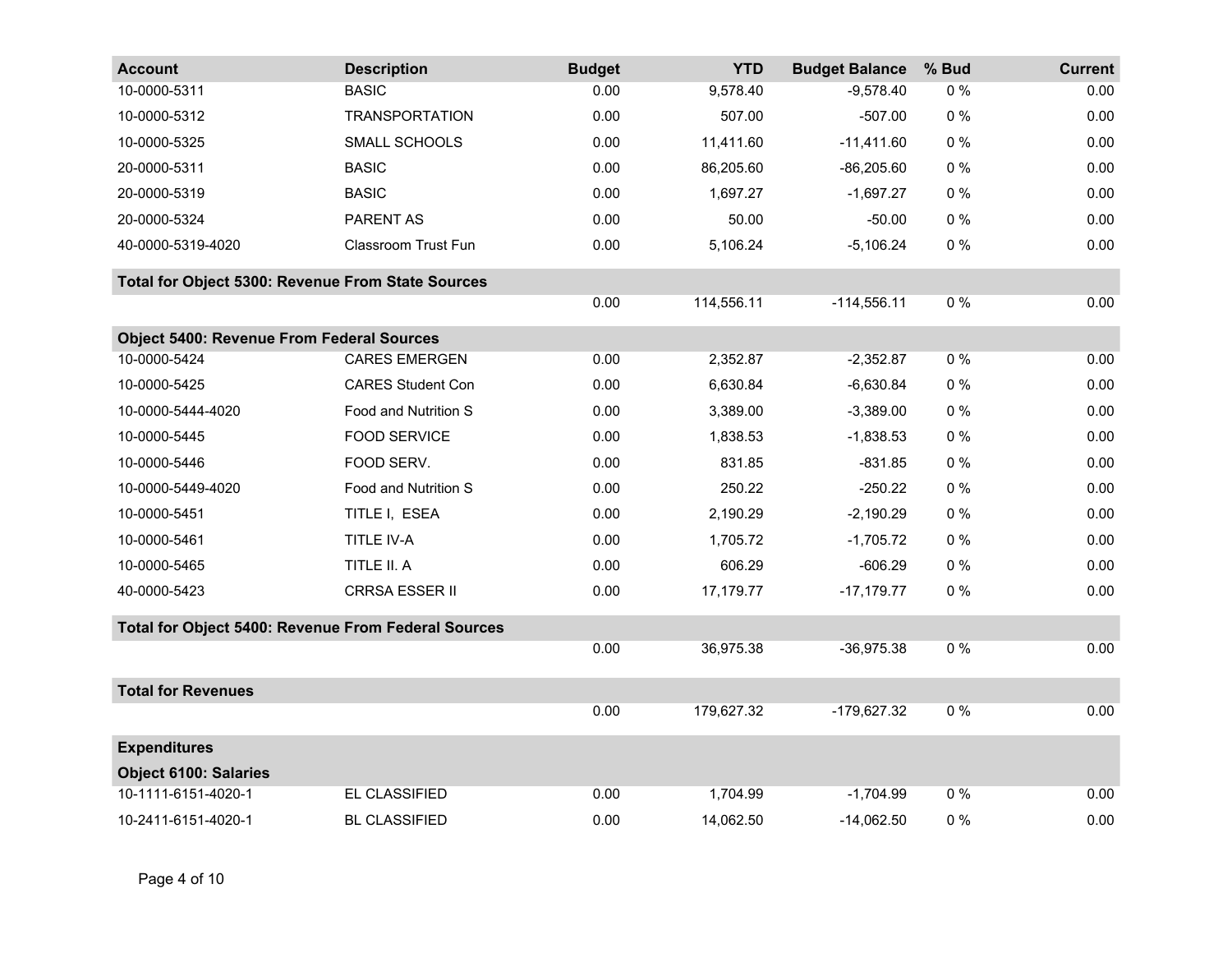| <b>Account</b>                         | <b>Description</b>            | <b>Budget</b> | <b>YTD</b> | <b>Budget Balance</b> | % Bud | <b>Current</b> |
|----------------------------------------|-------------------------------|---------------|------------|-----------------------|-------|----------------|
| 10-2541-6151-4020-1                    | OM Classified Salary          | 0.00          | 3,000.00   | $-3,000.00$           | 0%    | 0.00           |
| 10-2561-6121-4020-1                    | <b>FD Substitutes</b>         | 0.00          | 60.00      | $-60.00$              | $0\%$ | 0.00           |
| 10-2561-6151-4020-1                    | FD CLASSIFIED                 | 0.00          | 4,500.00   | $-4,500.00$           | $0\%$ | 0.00           |
| 10-3912-6111-4020-4-45100              | <b>CD PARENT</b>              | 0.00          | 104.00     | $-104.00$             | $0\%$ | 0.00           |
| 20-1111-6111-4020-3                    | EL CERTIFIED                  | 0.00          | 31,068.50  | $-31,068.50$          | $0\%$ | 0.00           |
| 20-1111-6121-4020-3                    | EL SUBSTITUTES                | 0.00          | 950.00     | $-950.00$             | $0\%$ | 0.00           |
| 20-1111-6121-4020-3-45100              | Elementary; Substitu          | 0.00          | 427.50     | $-427.50$             | $0\%$ | 0.00           |
| 20-1223-6111-4020-4-44100              | <b>SE EARLY</b>               | 0.00          | 175.00     | $-175.00$             | $0\%$ | 0.00           |
| 20-1251-6111-4020-4-45100              | <b>CD CERTIFIED</b>           | 0.00          | 5,055.00   | $-5,055.00$           | $0\%$ | 0.00           |
| 20-2221-6121-4020-3                    | LB SUBSTITUTES                | 0.00          | 1,725.00   | $-1,725.00$           | $0\%$ | 0.00           |
| 20-2411-6111-4020-3                    | <b>BL CERTIFIED</b>           | 0.00          | 28,375.00  | $-28,375.00$          | $0\%$ | 0.00           |
| 20-3511-6111-4020-3                    | <b>PAT Certified Educat</b>   | 0.00          | 50.00      | $-50.00$              | $0\%$ | 0.00           |
| 20-3912-6111-4020-4-45100              | <b>CD PARENT</b>              | 0.00          | 150.00     | $-150.00$             | $0\%$ | 0.00           |
| <b>Total for Object 6100: Salaries</b> |                               |               |            |                       |       |                |
|                                        |                               | 0.00          | 91,407.49  | $-91,407.49$          | $0\%$ | 0.00           |
| <b>Object 6200: Employee Benefits</b>  |                               |               |            |                       |       |                |
| 10-1111-6221-4020-1                    | EL RETIREMENT                 | 0.00          | 116.97     | $-116.97$             | $0\%$ | 0.00           |
| 10-1111-6231-4020-1                    | <b>EL FICA</b>                | 0.00          | 105.72     | $-105.72$             | $0\%$ | 0.00           |
| 10-1111-6232-4020-1                    | EL MEDICARE                   | 0.00          | 24.72      | $-24.72$              | $0\%$ | 0.00           |
| 10-1411-6211-4020-1                    | <b>Student Activities; Te</b> | 0.00          | 212.66     | $-212.66$             | $0\%$ | 0.00           |
| 10-1411-6233-4020-1                    | <b>Student Activities</b>     | 0.00          | 21.27      | $-21.27$              | $0\%$ | 0.00           |
| 10-2411-6221-4020-1                    | <b>BL RETIREMENT</b>          | 0.00          | 1,131.04   | $-1,131.04$           | $0\%$ | 0.00           |
| 10-2411-6231-4020-1                    | <b>BL FICA</b>                | 0.00          | 871.88     | $-871.88$             | $0\%$ | 0.00           |
| 10-2411-6232-4020-1                    | <b>BL MEDICARE</b>            | 0.00          | 203.91     | $-203.91$             | $0\%$ | 0.00           |
| 10-2411-6241-4020-1                    | <b>BL EMPLOYEE</b>            | 0.00          | 2,755.50   | $-2,755.50$           | $0\%$ | 0.00           |
| 10-2541-6221-4020-1                    | <b>OM Retirement</b>          | 0.00          | 205.80     | $-205.80$             | $0\%$ | 0.00           |
| 10-2541-6231-4020-1                    | OM FICA                       | 0.00          | 185.67     | $-185.67$             | $0\%$ | 0.00           |
| 10-2541-6232-4020-1                    | OM MEDICARE                   | 0.00          | 43.42      | $-43.42$              | $0\%$ | 0.00           |
| 10-2541-6241-4020-1                    | OM FTJ LI                     | 0.00          | 3.30       | $-3.30$               | $0\%$ | 0.00           |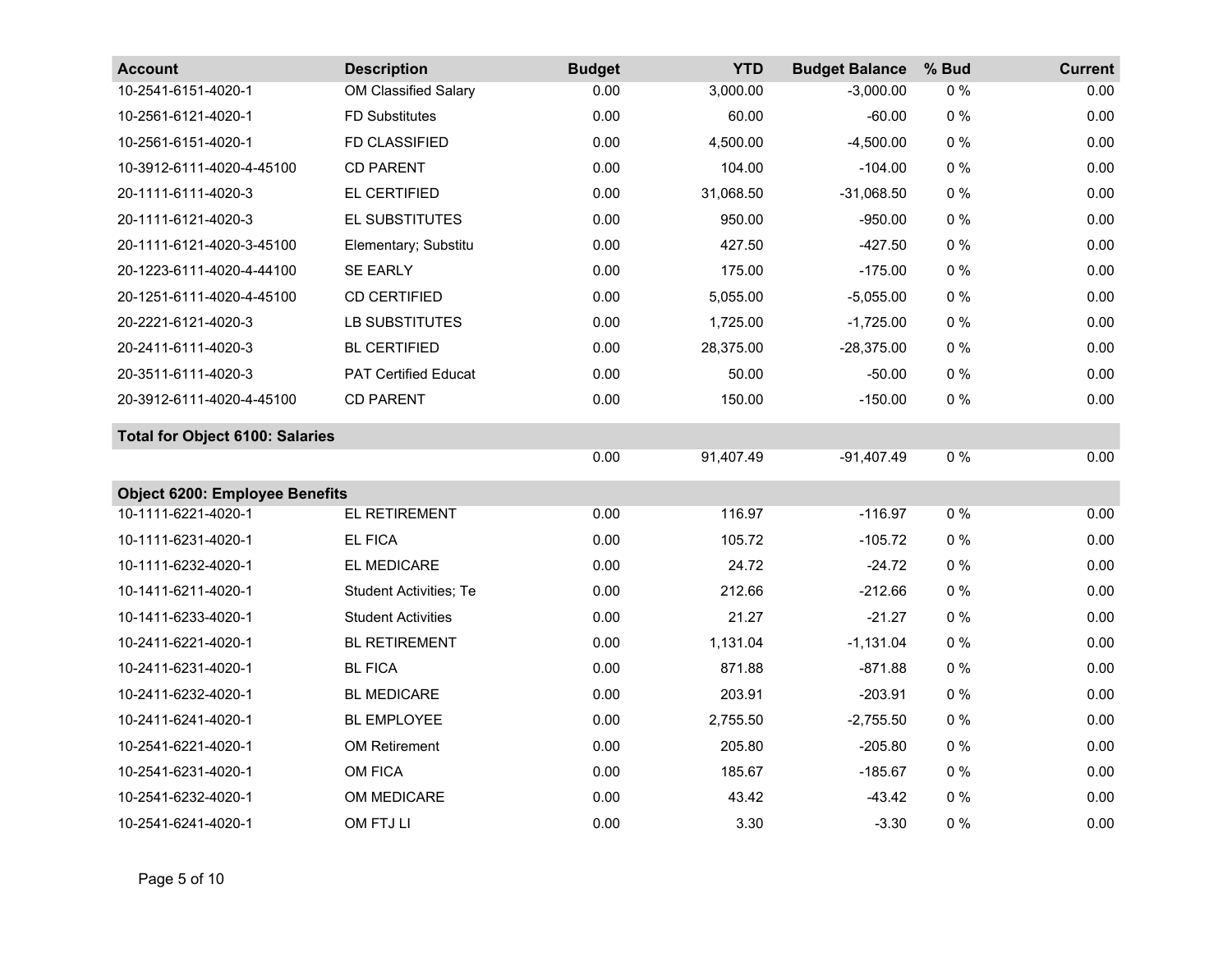| <b>Account</b>                                  | <b>Description</b>          | <b>Budget</b> | <b>YTD</b> | <b>Budget Balance</b> | % Bud | <b>Current</b> |
|-------------------------------------------------|-----------------------------|---------------|------------|-----------------------|-------|----------------|
| 10-2561-6221-4020-1                             | <b>FD RETIREMENT</b>        | 0.00          | 308.70     | $-308.70$             | $0\%$ | 0.00           |
| 10-2561-6231-4020-1                             | FD FICA                     | 0.00          | 282.23     | $-282.23$             | $0\%$ | 0.00           |
| 10-2561-6232-4020-1                             | FD MEDICARE                 | 0.00          | 66.00      | $-66.00$              | $0\%$ | 0.00           |
| 10-3912-6221-4020-4-45100                       | <b>Parental Involvement</b> | 0.00          | 2.06       | $-2.06$               | $0\%$ | 0.00           |
| 10-3912-6231-4020-4-45100                       | <b>Parental Involvement</b> | 0.00          | 1.86       | $-1.86$               | $0\%$ | 0.00           |
| 10-3912-6232-4020-4-45100                       | Parental Involvement        | 0.00          | 0.43       | $-0.43$               | $0\%$ | 0.00           |
| 20-1111-6211-4020-3                             | EL RETIREMENT               | 0.00          | 5,082.10   | $-5,082.10$           | $0\%$ | 0.00           |
| 20-1111-6211-4020-3-45100                       | Elementary; Teacher         | 0.00          | 61.98      | $-61.98$              | $0\%$ | 0.00           |
| 20-1111-6221-4020-3                             | Elementary; Non-Te          | 0.00          | 13.03      | $-13.03$              | $0\%$ | 0.00           |
| 20-1111-6231-4020-3                             | <b>EL FICA</b>              | 0.00          | 178.68     | $-178.68$             | $0\%$ | 0.00           |
| 20-1111-6232-4020-3                             | EL MEDICARE TEA             | 0.00          | 44.57      | $-44.57$              | $0\%$ | 0.00           |
| 20-1111-6233-4020-3                             | EL MEDICARE TEA             | 0.00          | 412.98     | $-412.98$             | $0\%$ | 0.00           |
| 20-1111-6233-4020-3-45100                       | Elementary                  | 0.00          | 6.20       | $-6.20$               | $0\%$ | 0.00           |
| 20-1111-6241-4020-3                             | EL EMPLOYEE                 | 0.00          | 5,733.20   | $-5,733.20$           | $0\%$ | 0.00           |
| 20-1223-6211-4020-4-44100                       | <b>SE EARLY</b>             | 0.00          | 25.38      | $-25.38$              | $0\%$ | 0.00           |
| 20-1223-6233-4020-4-44100                       | SE MEDICARE                 | 0.00          | 2.52       | $-2.52$               | $0\%$ | 0.00           |
| 20-1251-6211-4020-4-45100                       | <b>CD RETIREMENT</b>        | 0.00          | 732.98     | $-732.98$             | $0\%$ | 0.00           |
| 20-1251-6233-4020-4-45100                       | CD Medicare Title 1         | 0.00          | 73.29      | $-73.29$              | $0\%$ | 0.00           |
| 20-2221-6231-4020-3                             | <b>LB FICA</b>              | 0.00          | 106.95     | $-106.95$             | $0\%$ | 0.00           |
| 20-2221-6232-4020-3                             | LB MEDICARE                 | 0.00          | 25.02      | $-25.02$              | $0\%$ | 0.00           |
| 20-2411-6211-4020-3                             | <b>BL RETIREMENT</b>        | 0.00          | 4,619.70   | $-4,619.70$           | $0\%$ | 0.00           |
| 20-2411-6232-4020-3                             | <b>BL MEDICARE</b>          | 0.00          | 406.64     | $-406.64$             | $0\%$ | 0.00           |
| 20-2411-6241-4020-3                             | <b>BL EMPLOYEE</b>          | 0.00          | 3,490.50   | $-3,490.50$           | $0\%$ | 0.00           |
| 20-3511-6211-4020-3                             | Early Childhood Pro         | 0.00          | 7.25       | $-7.25$               | $0\%$ | 0.00           |
| 20-3511-6232-4020-3                             | Early Childhood Pro         | 0.00          | 0.71       | $-0.71$               | $0\%$ | 0.00           |
| 20-3912-6211-4020-4-45100                       | Parental Involvement        | 0.00          | 21.75      | $-21.75$              | $0\%$ | 0.00           |
| 20-3912-6232-4020-4-45100                       | Parental Involvement        | 0.00          | 0.43       | $-0.43$               | $0\%$ | 0.00           |
| 20-3912-6233-4020-4-45100                       | Parental Involvement        | 0.00          | 1.73       | $-1.73$               | $0\%$ | 0.00           |
| <b>Total for Object 6200: Employee Benefits</b> |                             |               |            |                       |       |                |
|                                                 |                             | 0.00          | 27,590.73  | $-27,590.73$          | $0\%$ | 0.00           |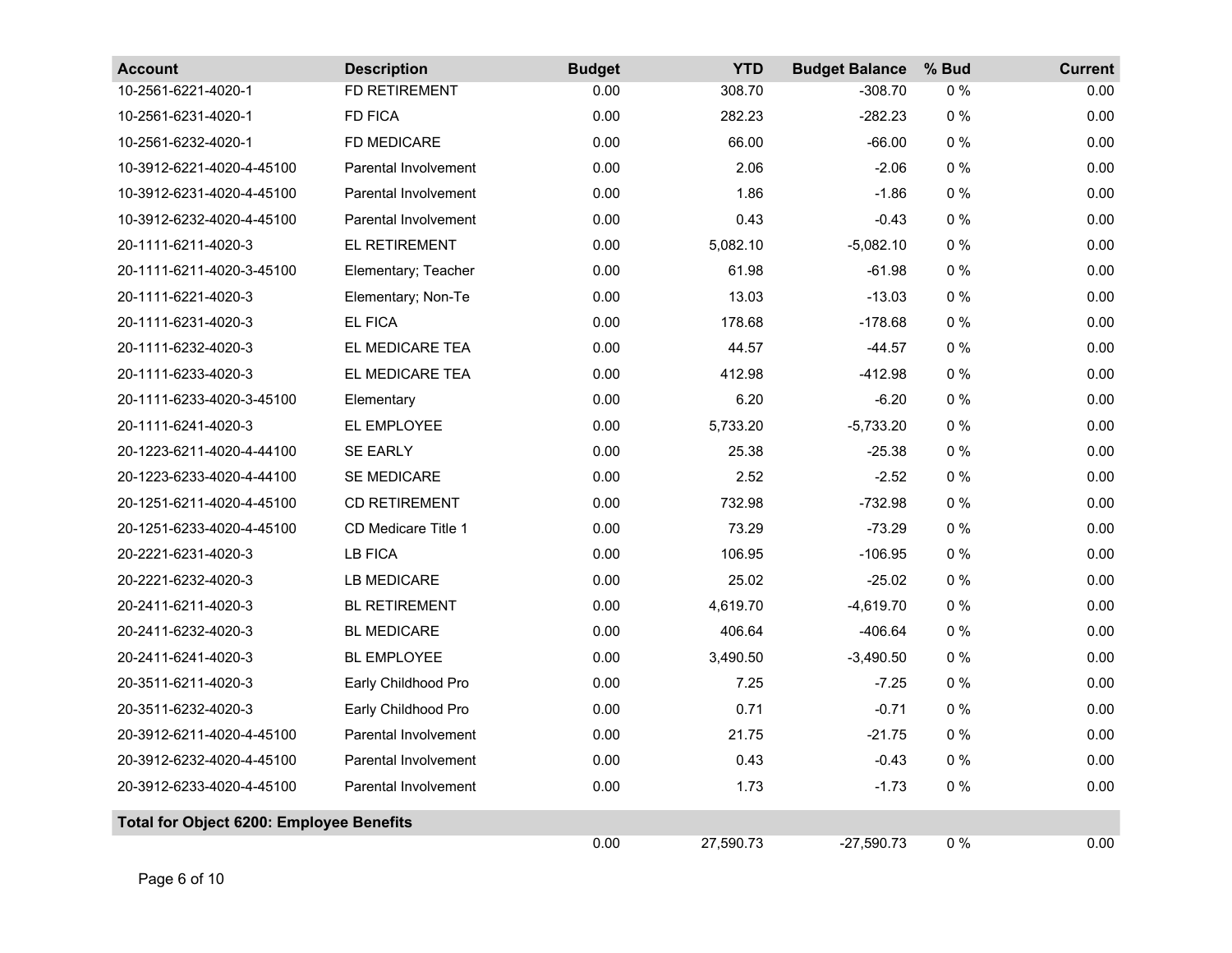| <b>Account</b>                         | <b>Description</b>        | <b>Budget</b> | <b>YTD</b> | <b>Budget Balance</b> | % Bud | <b>Current</b> |
|----------------------------------------|---------------------------|---------------|------------|-----------------------|-------|----------------|
| <b>Object 6300: Purchased Services</b> |                           |               |            |                       |       |                |
| 10-1111-6313-4020-1                    | EL CONTRACTED             | 0.00          | 41.75      | $-41.75$              | 0%    | 0.00           |
| 10-1111-6333-4020-1                    | EL RENTALS                | 0.00          | 827.07     | $-827.07$             | $0\%$ | 0.00           |
| 10-1111-6341-4020-1                    | <b>EL</b>                 | 0.00          | 2,749.91   | $-2,749.91$           | $0\%$ | 0.00           |
| 10-1221-637122-4020-1-12210            | <b>SE</b>                 | 0.00          | 100.00     | $-100.00$             | $0\%$ | 0.00           |
| 10-2121-6316-4020-1                    | <b>GU Date Processing</b> | 0.00          | 46.80      | $-46.80$              | $0\%$ | 0.00           |
| 10-2214-6313-4020-3                    | PD CONTRACTED             | 0.00          | 375.00     | $-375.00$             | $0\%$ | 0.00           |
| 10-2214-6343-4020-3                    | PD TRAVEL                 | 0.00          | 363.68     | $-363.68$             | $0\%$ | 0.00           |
| 10-2214-6371-4020-3                    | PD                        | 0.00          | 200.00     | $-200.00$             | $0\%$ | 0.00           |
| 10-2221-6311-4020-1                    | LB CONTRACTED             | 0.00          | 756.72     | $-756.72$             | $0\%$ | 0.00           |
| 10-2221-6371-4020-1                    | LB SUPSCRIPTION           | 0.00          | 124.00     | $-124.00$             | $0\%$ | 0.00           |
| 10-2225-6312-4020-4-49200              | TE CONTRACTED             | 0.00          | 6,165.87   | $-6,165.87$           | $0\%$ | 0.00           |
| 10-2311-6317-4020-1                    | <b>BE Legal Services</b>  | 0.00          | 189.00     | $-189.00$             | $0\%$ | 0.00           |
| 10-2311-6362-4020-1                    | <b>BE ADVERTISING</b>     | 0.00          | 1,171.80   | $-1,171.80$           | $0\%$ | 0.00           |
| 10-2311-6371-4020-1                    | <b>BE</b>                 | 0.00          | 400.00     | $-400.00$             | $0\%$ | 0.00           |
| 10-2321-6313-4020-1                    | EA CONTRACTED             | 0.00          | 349.00     | $-349.00$             | $0\%$ | 0.00           |
| 10-2321-6333-4020-1                    | <b>EA RENTAL</b>          | 0.00          | 119.00     | $-119.00$             | $0\%$ | 0.00           |
| 10-2321-6371-4020-1                    | EA                        | 0.00          | 495.70     | $-495.70$             | $0\%$ | 0.00           |
| 10-2411-6398-4020-1                    | <b>BL FINES/FEES</b>      | 0.00          | 23.96      | $-23.96$              | $0\%$ | 0.00           |
| 10-2541-6313-4020-1                    | OM CONTRACTED             | 0.00          | 1,813.67   | $-1,813.67$           | $0\%$ | 0.00           |
| 10-2541-6335-4020-1                    | OM WATER/SEWE             | 0.00          | 405.83     | $-405.83$             | $0\%$ | 0.00           |
| 10-2541-6336-4020-1                    | <b>OM TRASH</b>           | 0.00          | 325.00     | $-325.00$             | $0\%$ | 0.00           |
| 10-2541-6343-4020-1                    | OM Travel                 | 0.00          | 38.00      | $-38.00$              | $0\%$ | 0.00           |
| 10-2541-6361-4020-1                    | <b>OM Communication</b>   | 0.00          | 1,957.91   | $-1,957.91$           | $0\%$ | 0.00           |
| 10-2551-6341-4020-1                    | PT CONTRACTED             | 0.00          | 1,675.00   | $-1,675.00$           | $0\%$ | 0.00           |
| 10-2561-6343-4020-1                    | FD TRAVEL                 | 0.00          | 103.50     | $-103.50$             | $0\%$ | 0.00           |
| 10-3511-6371-4020-3                    | <b>PAT</b>                | 0.00          | 45.00      | $-45.00$              | $0\%$ | 0.00           |
| 20-1911-6311-4020-1                    | TU OTHER DISTRIC          | 0.00          | 10,235.05  | $-10,235.05$          | $0\%$ | 0.00           |
| 20-2152-6311-4020-3                    | <b>SP Contracted</b>      | 0.00          | 260.00     | $-260.00$             | $0\%$ | 0.00           |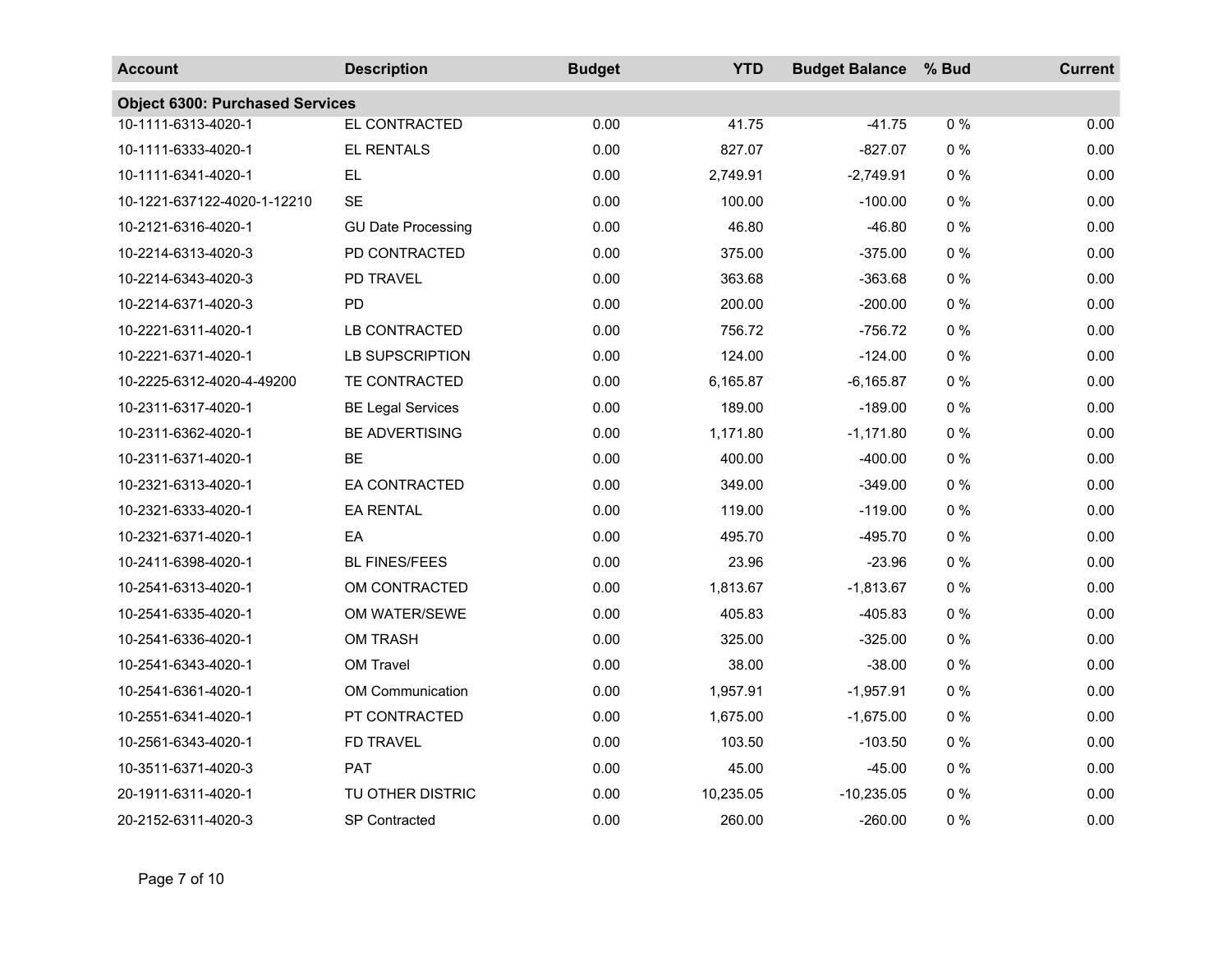| <b>Account</b>                                       | <b>Description</b>         | <b>Budget</b> | <b>YTD</b> | <b>Budget Balance</b> | % Bud  | <b>Current</b> |
|------------------------------------------------------|----------------------------|---------------|------------|-----------------------|--------|----------------|
| 20-2152-6311-4020-3-12210                            | SP CONTRACTED              | 0.00          | 260.00     | $-260.00$             | $0\%$  | 0.00           |
| 10-1371-6312-4020                                    | <b>Technology and Engi</b> | 528.15        | 0.00       | 528.15                | $0\%$  | 0.00           |
| 10-2214-6311-4020                                    | <b>Professional Develo</b> | 375.00        | 0.00       | 375.00                | $0\%$  | 0.00           |
| 10-2551-6341-4020                                    | <b>Contracted Transpor</b> | 780.00        | 0.00       | 780.00                | $0\%$  | 0.00           |
| 20-1911-6311-4020                                    | Tuition to Other Distr     | 6,550.00      | 0.00       | 6,550.00              | $0\%$  | 0.00           |
| <b>Total for Object 6300: Purchased Services</b>     |                            |               |            |                       |        |                |
|                                                      |                            | 8,233.15      | 31,618.22  | $-23,385.07$          | 384 %  | 0.00           |
| <b>Object 6400: Supplies and Materials</b>           |                            |               |            |                       |        |                |
| 10-1111-6411-4020-1                                  | <b>EL General Supplies</b> | 0.00          | 853.79     | $-853.79$             | $0\%$  | 0.00           |
| 10-1111-6412-4020-1                                  | EL GENERAL                 | 0.00          | 118.00     | $-118.00$             | $0\%$  | 0.00           |
| 10-1111-6412-4020-4-49200                            | EL GEN INSTRU SU           | 0.00          | 530.72     | $-530.72$             | $0\%$  | 0.00           |
| 10-1411-641183-4020-1                                | <b>SA MISC STUDENT</b>     | 0.00          | 438.50     | $-438.50$             | $0\%$  | 0.00           |
| 10-1411-641186-4020-1                                | SA BASKETBALL              | 0.00          | 1,749.46   | $-1,749.46$           | $0\%$  | 0.00           |
| 10-2121-6411-4020-1                                  | <b>GU GENERAL</b>          | 0.00          | 444.38     | $-444.38$             | $0\%$  | 0.00           |
| 10-2131-6411-4020-1                                  | <b>NU GENERAL</b>          | 0.00          | 75.06      | $-75.06$              | $0\%$  | 0.00           |
| 10-2311-6411-4020-1                                  | <b>BE GENERAL</b>          | 0.00          | 60.97      | $-60.97$              | $0\%$  | 0.00           |
| 10-2411-6411-4020-1                                  | BL GEN SUPPLIES            | 0.00          | 772.80     | $-772.80$             | $0\%$  | 0.00           |
| 10-2541-6411-4020-1                                  | OM GENERAL                 | 0.00          | 1,311.26   | $-1,311.26$           | $0\%$  | 0.00           |
| 10-2541-6411-4020-4-42400                            | <b>OM Supplies Federal</b> | 0.00          | 2.25       | $-2.25$               | $0\%$  | 0.00           |
| 10-2541-6481-4020-1                                  | OM ELECTRIC                | 0.00          | 2,981.15   | $-2,981.15$           | $0\%$  | 0.00           |
| 10-2541-6483-4020-1                                  | OM LP GAS                  | 0.00          | 300.00     | $-300.00$             | $0\%$  | 0.00           |
| 10-2561-6411-4020-1                                  | FD GEN SUPPLIES            | 0.00          | 744.20     | $-744.20$             | $0\%$  | 0.00           |
| 10-2561-6471-4020-1                                  | FD FOOD SUPPLIE            | 0.00          | 3,452.55   | $-3,452.55$           | $0\%$  | 0.00           |
| 10-3912-6411-4020-4-45100                            | <b>CD Parent Involvem</b>  | 0.00          | 114.04     | $-114.04$             | $0\%$  | 0.00           |
| 10-2541-6411-4020                                    | <b>Operation and Maint</b> | 225.00        | 0.00       | 225.00                | $0\%$  | 0.00           |
| <b>Total for Object 6400: Supplies and Materials</b> |                            |               |            |                       |        |                |
|                                                      |                            | 225.00        | 13,949.13  | $-13,724.13$          | 6200 % | 0.00           |
| <b>Object 6500: Capital Outlay</b>                   |                            |               |            |                       |        |                |
| 10-1111-6541-4020-4-42500                            | EL Equipment CARE          | 0.00          | 1,464.49   | $-1,464.49$           | $0\%$  | 0.00           |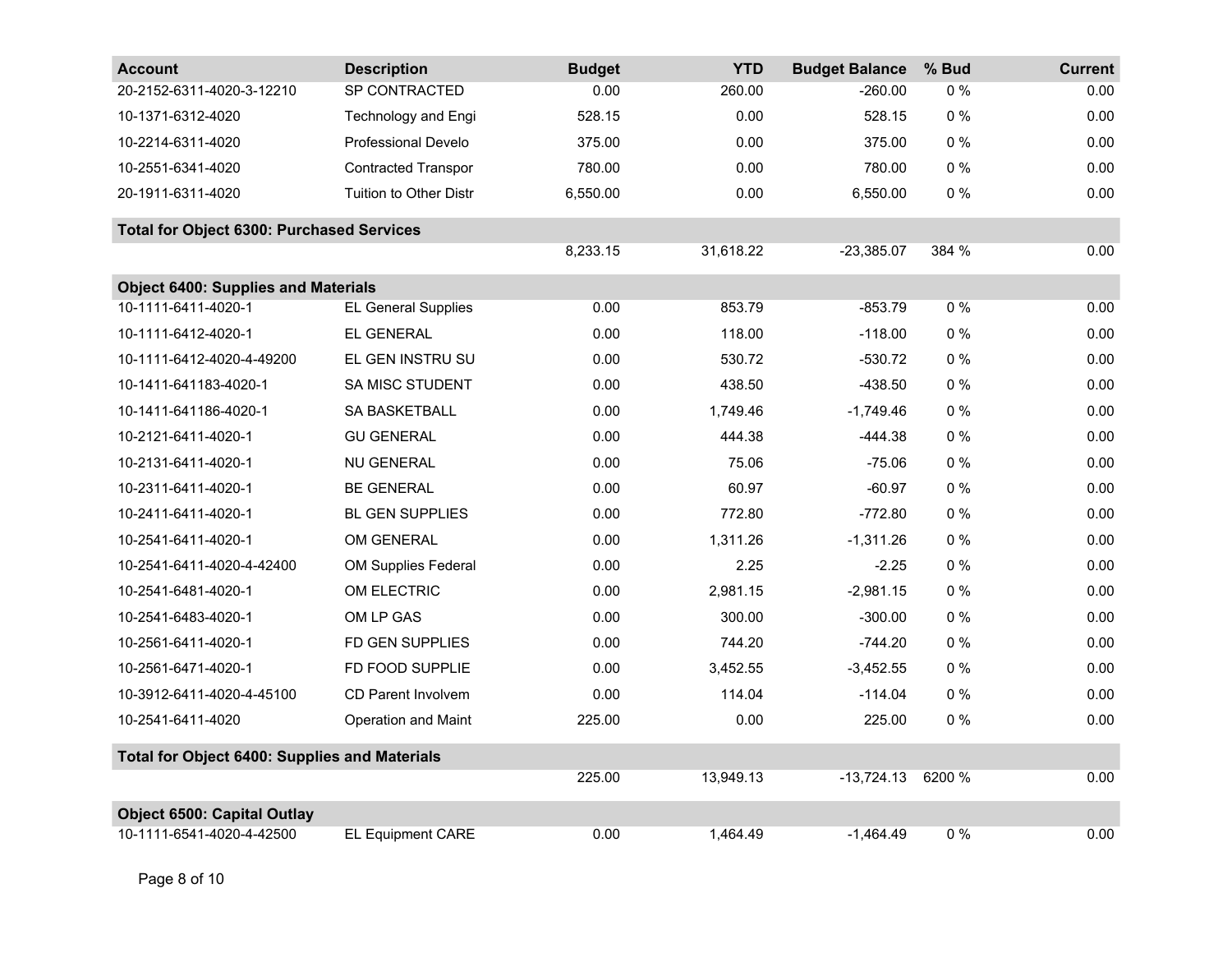| <b>Account</b>                                     | <b>Description</b>         | <b>Budget</b> | <b>YTD</b>   | <b>Budget Balance</b> | % Bud  | <b>Current</b> |
|----------------------------------------------------|----------------------------|---------------|--------------|-----------------------|--------|----------------|
| 10-2225-6542-4020-4-42500                          | <b>TE Equipment Conn</b>   | 0.00          | 6,205.95     | $-6,205.95$           | $0\%$  | 0.00           |
| 40-2541-6521-4020-1                                | <b>OM Building Repairs</b> | 0.00          | 24,288.24    | $-24,288.24$          | $0\%$  | 0.00           |
| 40-2541-6521-4020-4-42300                          | OM Building Repair         | 0.00          | 17,179.77    | $-17,179.77$          | $0\%$  | 0.00           |
| <b>Total for Object 6500: Capital Outlay</b>       |                            |               |              |                       |        |                |
|                                                    |                            | 0.00          | 49,138.45    | $-49,138.45$          | $0\%$  | 0.00           |
| <b>Total for Expenditures</b>                      |                            |               |              |                       |        |                |
|                                                    |                            | 8,458.15      | 213,704.02   | $-205,245.87$         | 2527 % | 0.00           |
| Total for Fund 10: General (Incidental) Fund       |                            |               |              |                       |        |                |
| <b>Total Assets:</b>                               |                            | 0.00          | $-14,822.45$ | 14,822.45             | 0%     | 0.00           |
| <b>Total Liabilities:</b>                          |                            | 0.00          | 0.00         | 0.00                  | $0\%$  | 0.00           |
| <b>Total Revenues:</b>                             |                            | 0.00          | 57,634.92    | $-57,634.92$          | $0\%$  | 0.00           |
| <b>Total Expenditures:</b>                         |                            | 1,908.15      | 72,457.37    | $-70,549.22$          | 3797 % | 0.00           |
| Balance:                                           |                            | $-1,908.15$   | $-29,644.90$ | 12,914.30             |        | 0.00           |
| Total for Fund 20: Special Revenue (Teachers) Fund |                            |               |              |                       |        |                |
| <b>Total Assets:</b>                               |                            | 0.00          | $-72.25$     | 72.25                 | $0\%$  | 0.00           |
| <b>Total Liabilities:</b>                          |                            | 0.00          | 0.00         | 0.00                  | $0\%$  | 0.00           |
| <b>Total Revenues:</b>                             |                            | 0.00          | 99,706.39    | -99,706.39            | 0%     | 0.00           |
| <b>Total Expenditures:</b>                         |                            | 6,550.00      | 99,778.64    | $-93,228.64$          | 1523 % | 0.00           |
| Balance:                                           |                            | $-6,550.00$   | $-144.50$    | $-6,477.75$           |        | 0.00           |
| <b>Total for Fund 40: Capital Projects Fund</b>    |                            |               |              |                       |        |                |
| <b>Total Assets:</b>                               |                            | 0.00          | $-19,182.00$ | 19,182.00             | $0\%$  | 0.00           |
| <b>Total Liabilities:</b>                          |                            | 0.00          | 0.00         | 0.00                  | $0\%$  | 0.00           |
| <b>Total Revenues:</b>                             |                            | 0.00          | 22,286.01    | $-22,286.01$          | $0\%$  | 0.00           |
| <b>Total Expenditures:</b>                         |                            | 0.00          | 41,468.01    | $-41,468.01$          | $0\%$  | 0.00           |
| Balance:                                           |                            | 0.00          | $-38,364.00$ | 19,182.00             |        | 0.00           |